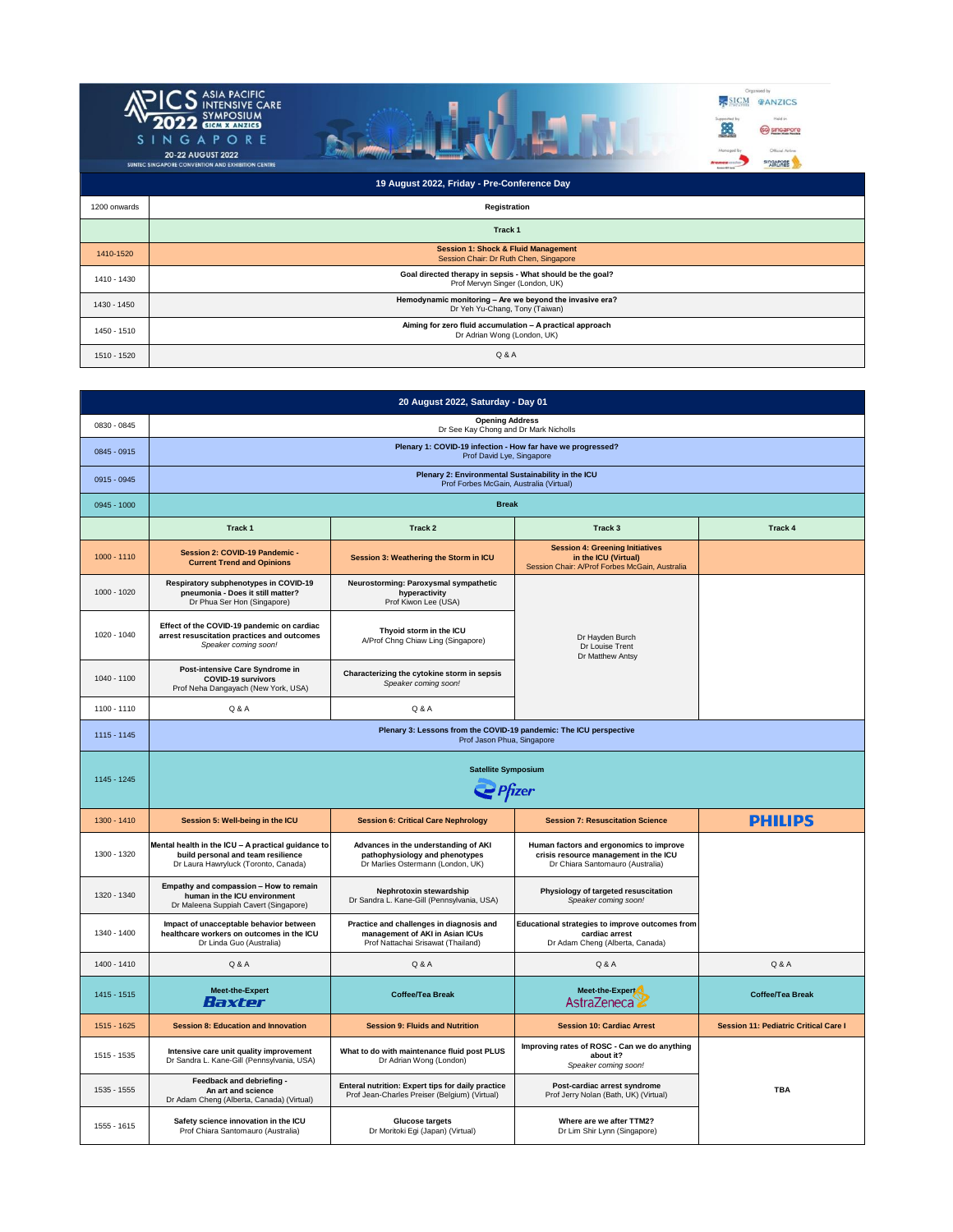| 1615 - 1625 | Q & A                                                                                                                                                          | Q & A | Q & A | Q & A |
|-------------|----------------------------------------------------------------------------------------------------------------------------------------------------------------|-------|-------|-------|
| 1630 - 1700 | Plenary 4: Optimizing mental and emotional wellbeing at the ICU work place - What can we do at the organizational level?<br>Dr Mika Hamilton (Toronto, Canada) |       |       |       |
| 1700 - 1730 | Plenary 5: Improving airway competency among ICU specialists<br>A/Prof David Brewster, Australia                                                               |       |       |       |

| 21 August 2022, Sunday - Day 02 |                                                                                                            |                                                                                                                              |                                                                                                                |                                                                                       |
|---------------------------------|------------------------------------------------------------------------------------------------------------|------------------------------------------------------------------------------------------------------------------------------|----------------------------------------------------------------------------------------------------------------|---------------------------------------------------------------------------------------|
| 0830 - 0900                     | Plenary 6: Is less more in the ICU?<br>Prof Hans Flaatten, Norway                                          |                                                                                                                              |                                                                                                                |                                                                                       |
| 0900 - 0930                     | Plenary 7: Sepsis care - Should we protocolize or personalize?<br>Prof Mervyn Singer, United Kingdom       |                                                                                                                              |                                                                                                                |                                                                                       |
| 0930 - 1000                     |                                                                                                            | <b>Break</b>                                                                                                                 |                                                                                                                |                                                                                       |
|                                 | Track <sub>1</sub>                                                                                         | Track <sub>2</sub>                                                                                                           | Track <sub>3</sub>                                                                                             | Track 4                                                                               |
| $1000 - 1110$                   | <b>Session 12: Airway Management</b>                                                                       | <b>Session 13: Sepsis</b>                                                                                                    | <b>Session 14: Critical Care Cardiology</b><br>Session Char: Dr Ruth Chen, Singapore                           | <b>Session 15: Rapid Resonse System</b><br>Session Chair: Dr Augustine Tee, Singapore |
| $1000 - 1020$                   | Principles of safe airway management<br>in COVID-19 patients<br>Prof Sheila Nainan Myatra (Mumbai, India)  | Epidemiology, management and<br>outcomes of sepsis in Asia<br>Dr Andrew Li (Singapore)                                       | Hemodynamic optimization in left heart failure<br>Dr Mok Kwang How (Singapore)                                 |                                                                                       |
| 1020 - 1040                     | Strategies to prevent airway<br>complications in the ICU<br>A/Prof David Brewster (Melbourne, Australia)   | Sepsis induced disseminated intravascular<br>coagulation<br>Dr Moritoki Egi (Japan) (Virtual)                                | Key considerations for E-CPR success<br>Speaker coming soon!                                                   | <b>TBA</b>                                                                            |
| 1040 - 1100                     | Troubleshooting of tracheostomy emergencies<br>Dr Jerry Lim (Singapore)                                    | Novel therapeutics for severe sepsis<br>A/Prof Yugeesh Lankadeva<br>(Melbourne, Australia)                                   | Mechanical circulatory devices: An update<br>A/Prof Lin Weiqin (Singapore)                                     |                                                                                       |
| 1100 - 1110                     | Q & A                                                                                                      | Q & A                                                                                                                        | Q & A                                                                                                          | Q & A                                                                                 |
| 1115 - 1145                     |                                                                                                            | <b>Plenary 8: Paediatric</b>                                                                                                 |                                                                                                                |                                                                                       |
| 1145 - 1215                     | Plenary 9: The critically ill oncology patient - Challenges and opportunities<br>Dr Stephen Pastores (USA) |                                                                                                                              |                                                                                                                |                                                                                       |
| 1215 - 1315                     | <b>Satellite Symposium</b><br>sanofi                                                                       |                                                                                                                              |                                                                                                                |                                                                                       |
| 1330 - 1440                     | <b>Session 16: Intensive Care of</b><br><b>Special Patient Groups</b>                                      | <b>Session 17: ARDS</b>                                                                                                      | <b>Session 18: ECMO</b>                                                                                        |                                                                                       |
| 1330 - 1350                     | Code Cancer - Role of intensive care in<br>the age of immunotherapy<br>Dr Stephen Pastores (USA)           | What's new in the stress and<br>strain of ARDS management<br>Speaker coming soon!                                            | <b>ECMO for COVID-19 ARDS</b><br>Dr Graeme MacLaren (Singapore)                                                |                                                                                       |
| 1350 - 1410                     | Acute respiratory failure in immunocompromised<br>patients<br>Dr Phua Ghee Chee (Singapore)                | Advances in management of<br>patient-ventilator asynchrony<br>Prof/Dr Mohd Basri Mat Nor (Malaysia)                          | <b>ECMO</b> and the microcirculation<br>Dr Yeh Yu-Chang Tony (Taiwan)                                          |                                                                                       |
| 1410 - 1430                     | Why do patients with interstitial<br>lung disease fail in the ICU?<br>Speaker coming soon!                 | Oxygen targets in ARDS<br>Dr See Kay Choong (Singapore)                                                                      | Update on ECCO2R in patients with acute<br>respiratory failure<br>Speaker coming soon!                         |                                                                                       |
| 1430 - 1440                     | Q & A                                                                                                      | Q & A                                                                                                                        | Q & A                                                                                                          |                                                                                       |
| 1445 - 1545                     | Meet-the-Expert                                                                                            | <b>Meet-the-Expert</b>                                                                                                       | Meet-the-Expert                                                                                                |                                                                                       |
| 1545 - 1655                     | <b>Session 19: The Geriatric Patient</b><br>in the ICU                                                     | <b>Session 20: Paediatric Critical Care II</b>                                                                               | <b>Session 21: Neurocritical Care</b>                                                                          |                                                                                       |
| 1545 - 1605                     | Integrating geriatric principles into critical care<br>medicine<br>Dr Nathan Brummel (Ohio, USA)           |                                                                                                                              | Autoimmune encephalitis -<br>What the intensivist needs to know<br>Dr Chanjira Satukijchai (Bangkok, Thailand) |                                                                                       |
| 1605 - 1625                     | Frailty, multimorbidity and ICU outcomes<br>Prof Hans Flatten (Norway)                                     | TBA                                                                                                                          | Acute neurological complications<br>of COVID-19 infection<br>Dr Tu Tian Ming (Singapore)                       |                                                                                       |
| 1625 - 1645                     | Geriatric palliative care: Concept, challenges<br>and strategies<br>Dr Neo Han Yee (Singapore)             |                                                                                                                              | Recovery after stroke -<br><b>Beyond medical therapy</b><br>Prof Neha Dangayach (New York, USA)                |                                                                                       |
| 1645 - 1655                     | Q & A                                                                                                      | Q & A                                                                                                                        | Q & A                                                                                                          |                                                                                       |
| 1700 - 1730                     |                                                                                                            | Plenary 10: Papers you shouldn't have missed - A review of the year's critical care literature<br>Prof Jason Phua, Singapore |                                                                                                                |                                                                                       |

| 22 August 2022, Monday - Day 03 |                                                                                                                                                     |         |         |         |
|---------------------------------|-----------------------------------------------------------------------------------------------------------------------------------------------------|---------|---------|---------|
| 0830 - 0900                     | Plenary 11: Sepsis therapies - Learning from failure of translational research to improve therapeutic success<br>Prof Mervyn Singer, United Kingdom |         |         |         |
| 0900 - 0930                     | <b>Plenary 12: Paediatric</b><br>Speaker coming soon!                                                                                               |         |         |         |
| $0930 - 1000$                   | <b>Break</b>                                                                                                                                        |         |         |         |
|                                 | Track 1                                                                                                                                             | Track 2 | Track 3 | Track 4 |